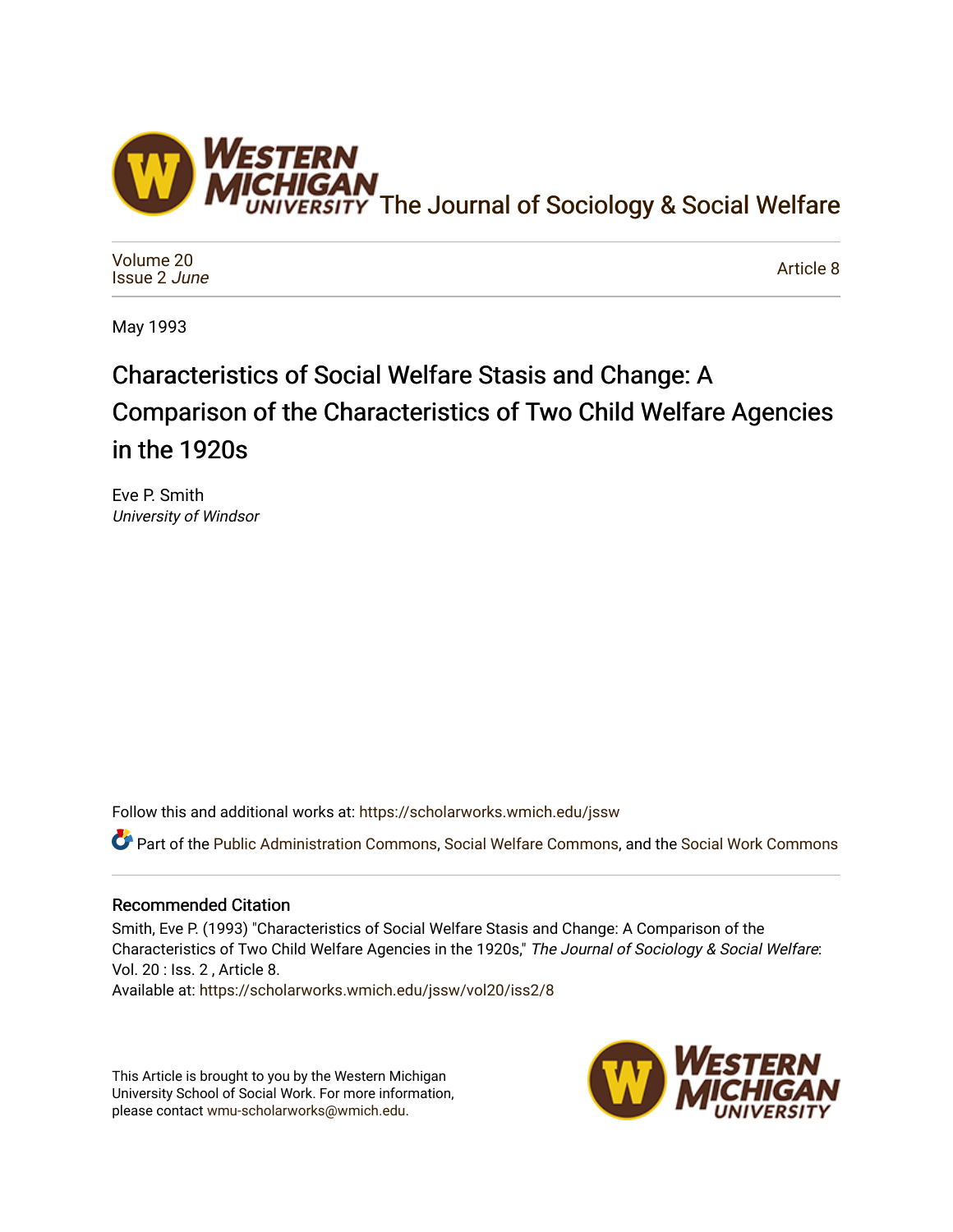## Characteristics of Social Welfare Stasis and Change: A Comparison of the Characteristics of Two Child Welfare Agencies in the 1920s

### Eve P. Smith University of Windsor

*This article describes and compares two child welfare agencies of the 1920's with regard to qualities that influenced or inhibited their ability to change. While one agency gave up its institution in favor of foster home care and mother's pensions; the other continued to provide only institutional care. Four characteristics may account for the difference. They are the organizations' networks; amount of "sunk costs" associated with change; ideologies and interests of organization leadership and the agencies' "boundary spanning" activities. If further studies confirm these, then we may encourage organizational changes so that contemporary agencies may meet emerging client needs.*

It is important to identify characteristics that promote or hinder change because social welfare agencies need the capacity to implement new programs. In today's environment, agencies that can keep up with the emerging needs of client populations or new development of knowledge and skills will be better able to meet the needs of the populations they serve. A chance investigation of the archives of two New York Child Welfare Agencies, one that gave up a congregate institution in favor of the more progressive family and small group care in 1926, and another that continued to provide institutional care into the 1960's, revealed contrasting patterns of attributes. These two agencies began in the same city around the same period in the 19th Century, and served a similar population of children. They differed insofar as the character of their networks; the amount of resources they would lose if they changed; the ideologies and interests of their leadership and their organizational "boundary-spanning" activities. Both agencies existed in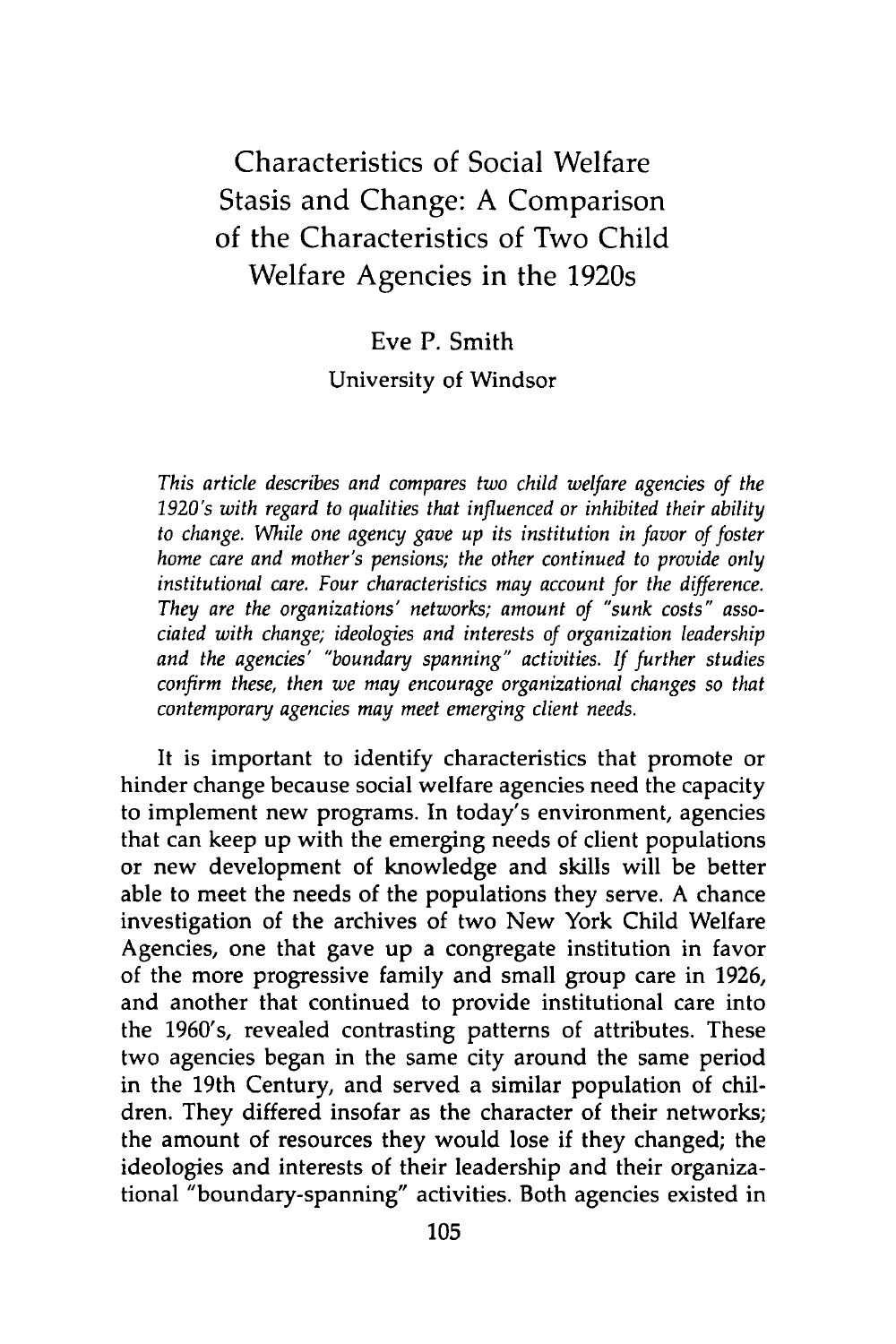a policy environment that provided mixed messages regarding the appropriateness of institutional care, but each responded differently to those messages.

This article consists of a brief description of the child welfare policy environment of the 1920's and a description of each agency. It then presents a conceptual explanation of why one agency gave up its institution in favor of family care while the other continued to maintain its "orphanage." Finally, there is a discussion of the implications of this theory for the current social welfare system.

Policy Messages: Foster Care Vs. Institutionalization

The controversy regarding whether dependent children should be placed in institutions or with families began in the last third of the nineteenth century, but was supposed to have been settled in favor of families at the first White House Conference on Dependent Children in **1909.** Again in **1919,** the issue was discussed and the Washington and Regional Conferences on Child Welfare "emphatic[ly]" endorsed the statement, "The carefully selected foster home is for the normal child the best substitute for the natural home." (Hart, **1919, pp.** 239-241)

In reality, however, there was a "wide diversity of opinion." While many professionals and family advocates were endorsing foster family care and denouncing institutions, the number of institutions and institutional inmates was increasing. In **1910,** a **U.S.** Census Bureau study reported that **110,000** children lived in **1,151** institutions *(Benevolent Institutions,* **pp. 26-27).<sup>1</sup> By 1923,** the number of institutions had increased to **1,558** and the number of child inmates to 142,971. **(U.S.** Census Bureau, **1927, p.** 14) Even the policy makers and professionals were issuing mixed messages, however. While they repeatedly called for a halt to placing normal children in orphanages, their professional organizations supported their improvement and therefore, their continuation. Out of concern for institutionalized children, the Children's Bureau published standards for institutional operation. After **1923,** the Child Welfare League of America, which had previously excluded institutions from membership, accepted those that met professional standards.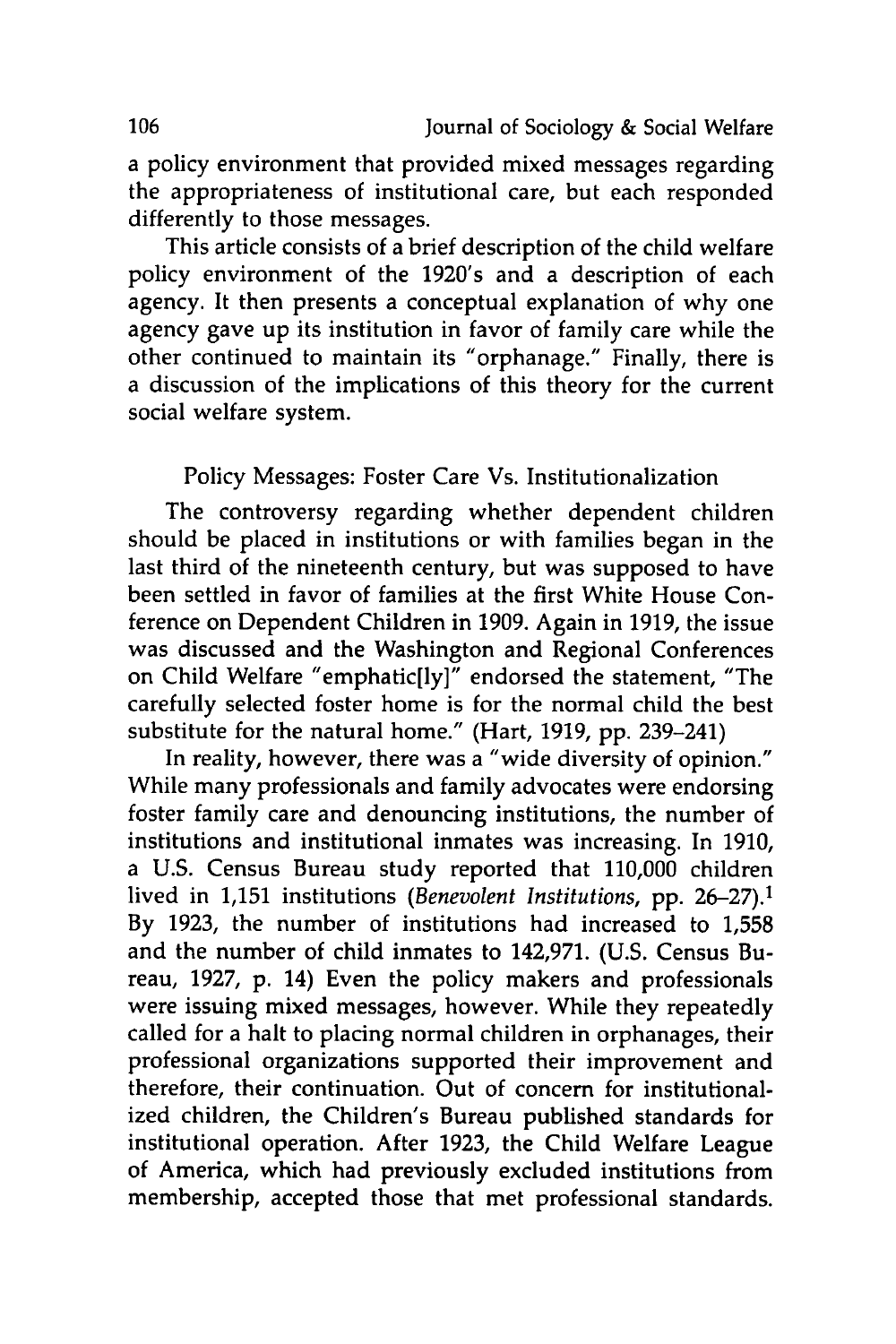The New York Federation of Institutions Caring for Protestants urged the professionalization of institutional care and services. Government and philanthropists supported the status quo **by** paying for institutional care and **by** limiting funding for alternatives. Enough poor parents were willing to place their children in institutions and, in many cases, pay the board bills.

Concurrent with mixed policy and clear funding messages, advocates' opposition to the institutionalization of normal children was documented in professional journals and the popular press; and in the development of special organizations. Henry Dwight Chapin, M.D., for example, wrote in *Survey* magazine in **1918** ("Family vs. Institution," **p. 488)** that the United States was an "institution ridden" country, and cited experts who substantiated his position that families were superior: Professor Boas of the Jewish Bureau of Social Research, who found that "children in boarding homes showed a much better physical development than children in institutions..." and prison warden Mott Osbornes who said that "an undue proportion of his prison wards had their early training in institutions." In *Review of Reviews,* **(1929)** a popular periodical, Chapin said that "The obsession of certain rich men to build and endow orphan asy**lums,** to perpetuate their names, should not be encouraged. **.. "** The *Literary Digest* (Dec. **17, 1921, 29-30)** described a **highly** successful "experiment" **by** the board of trustees of Hancock County, Ohio, in which children were boarded out rather than institutionalized. Sophie Irene Loeb, a reporter, not only produced many anti-institutionalization articles but also organized the Child Welfare Committee of America, Inc., an organization of prominent Americans, and held two conferences **(1925** and **1928)** at which professionals and politicians voiced their opposition to institutionalization and preference for maintaining children in families, preferably their own.

#### The Case Studies

The Society for the Relief of Destitute Children of Seamen and the Orphan Asylum Society of Brooklyn (the two case study organizations used in this article) were founded in the same period and had many similarities. Despite their resemblance,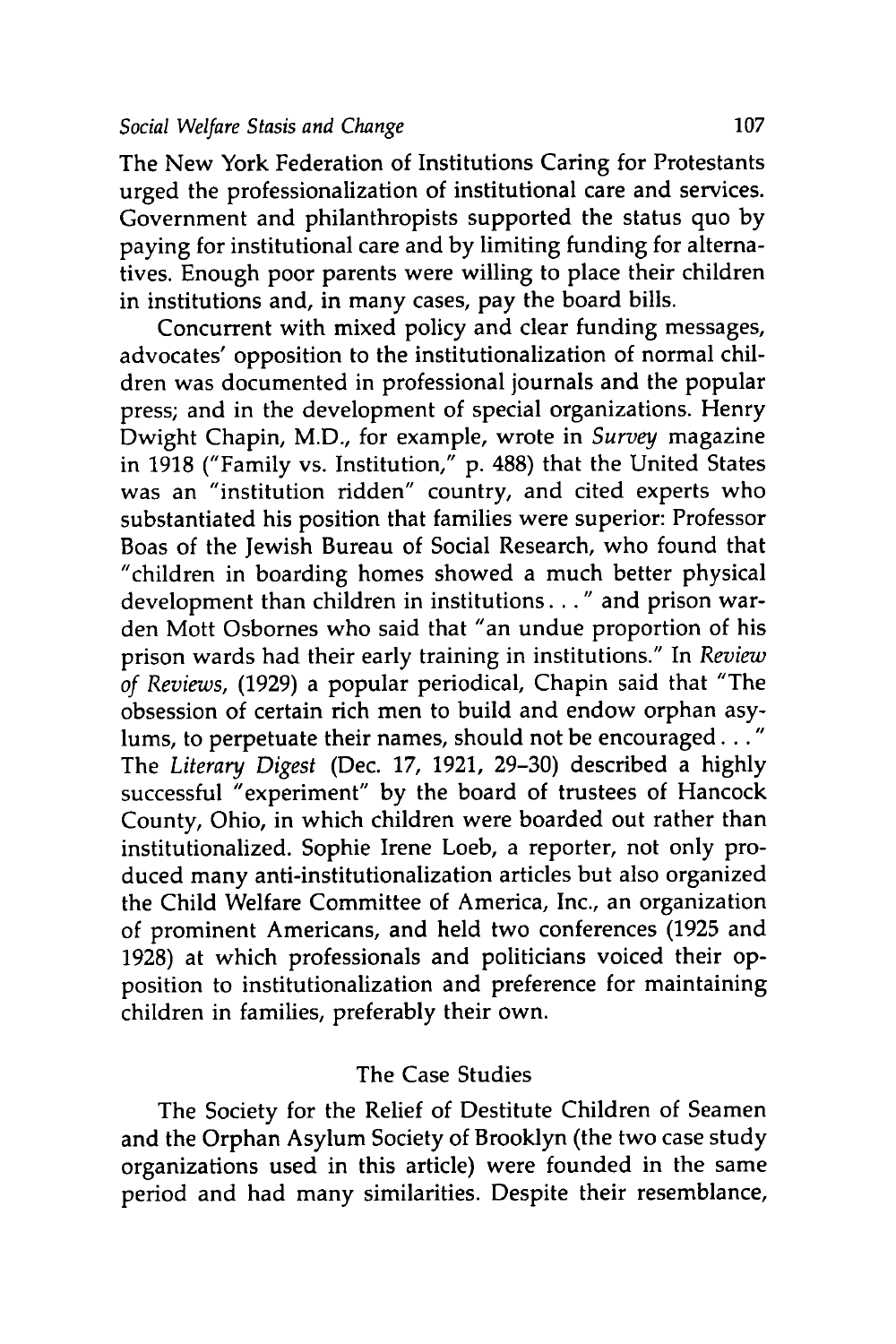however, their courses diverged greatly in the 1920's. Following are descriptions of the history, organization and attributes of each agency.

#### Case **1:** Society for the Relief of Destitute Children of Seamen

The Society for the Relief of Destitute Children of Seamen was initiated **by** a group of "ladies" in 1846 to relieve "the destitute condition of the families of our Seamen." In explaining why they chose to care for seamen's children, the ladies said:

No class is proverbially more improvident than sailors, often absent upon long voyages, careless in expenditures of their money, particularly exposed to hardships and danger, yet frequently manifesting a nobleness of disposition and self-sacrificing character; so that we are more ready to feel an interest and sympathy for their neglected and often deserted offspring. **. ."** (Manual, **1966)**

They established the "home" in Staten Island because it was "removed from the temptation and expense incident to a city residence," was "convenient of access," and possessed "salubrity of air." During the first year, the Society cared for 24 children. In **1852,** they built a congregate institution that would eventually house approximately **100** children, whom they kept until they were either returned to their parents, adopted, indentured or sent West at about age 12. From early in their history, the ladies expressed a preference for family care but believed it impossible to implement. Institutional care, they believed, was a "necessary evil."

In 1914, the orphanage housed **91** children who were kept until age **13,** if they were boys, and 14 if they were girls. The "Board of Women" had grown to **29,** including five officers, and there was also a Board of Counselors, consisting of "seven male members," whose duty it was to advise the managers "in reference to the business transactions of the Society." *(Sixty-eighth Annual report,* **pp. 30-31)** Funding came from charitable contributions, investments, collections from steamship passengers,<sup>2</sup> and payments **by** parents and guardians, but not from public funds. The board fee for each child was one dollar per week, to be paid monthly, in advance, and parents were "permitted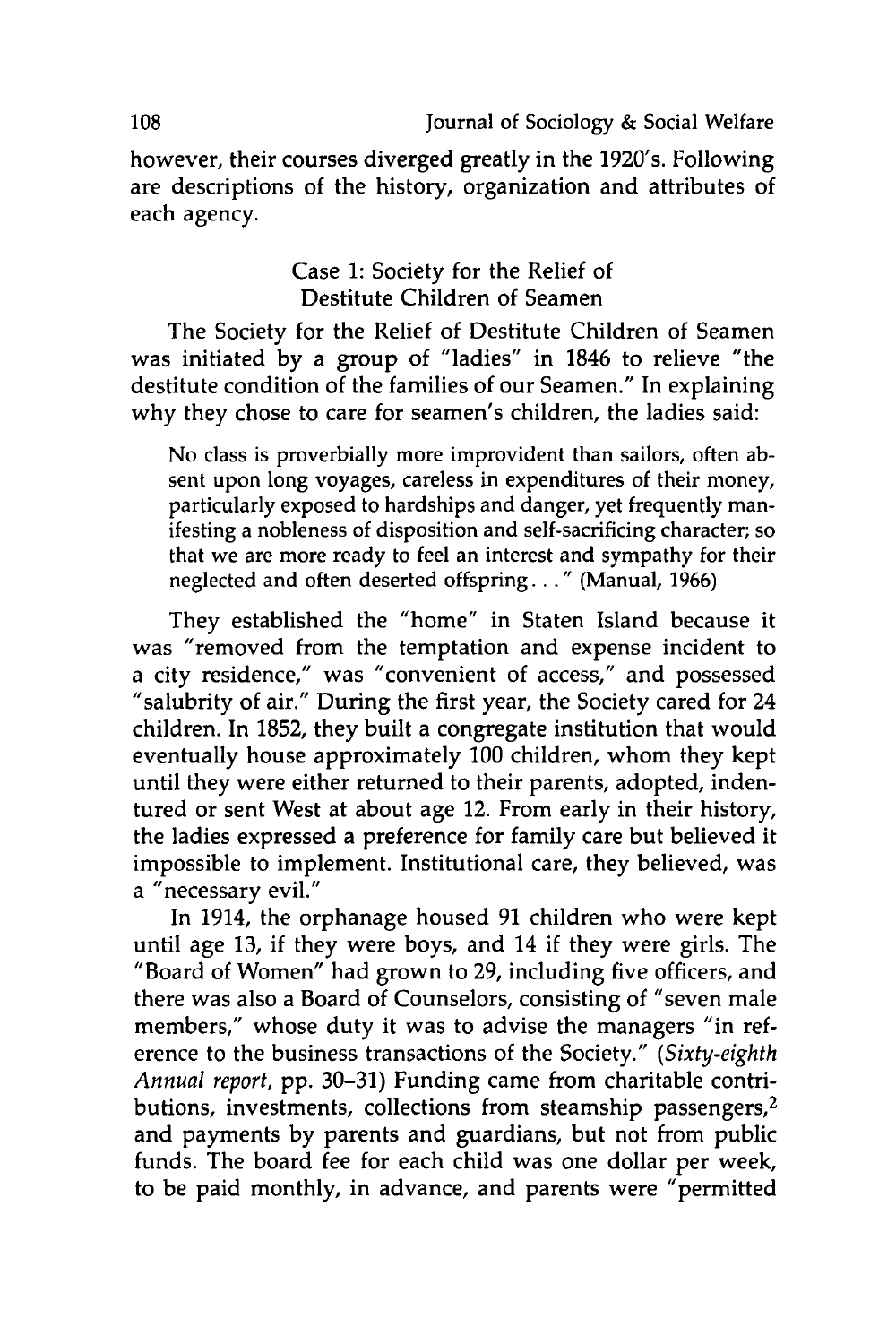to see their children on the last Thursday of each month,"3 when they were "required to pay their dues." **If** they did not pay for three successive months, however, the institution would make

**" ...a** strict inquiry **...** into the circumstances of the case. If found delinquent when able to pay, the child or children (would) be returned or kept in the Home at the discretion of the Board of Managers." *(Sixty-eighth Annual report,* **p. 29)**

The Annual Report of **1925,** when the number of children in the Home had dropped from approximately **100** to about **50,** is devoted to an explanation of the Board of Managers' action to close their congregate institution. In part, it reads:

First there was the inadequacy of our building as conditions changed the old building became a problem. Modern sanitation, fire regulations, the increasing need of constant and safe supervision of the children have involved us in an ever-growing anxiety and expense...

In the second place, there was the inadequacy of the average person who applied for the positions offered in our building, on the lines we were following, to meet the needs of the child, in the light of the rapidly developing science of child-welfare...

We seriously considered, in conference with an architect, the remodeling of our solidly constructed old building; with discouraging results. We tried varying types of workers who would consider the work in the old building, also with discouraging results...

**A** crisis came in the spring. Large and expensive repairs became essential if we were to continue in the old building, and a general upheaval in our staff of workers forced us to a decision.

Before making the decision to give up their institution, the Board consulted with recognized experts in the field, including Dr. Hastings Hart, of the Russell Sage Foundation, Mr. H. W. Hopkirk of the Child Welfare League of America, Mrs. Martha Falconer of the Federation of Institutions Caring for Protestants, and Mr. Henry Wright, a consultant in institutional planning. They first decided to forsake the old congregate institution for a decentralized cottage plan, then modified that plan, and built one cottage for 12. The remaining children were placed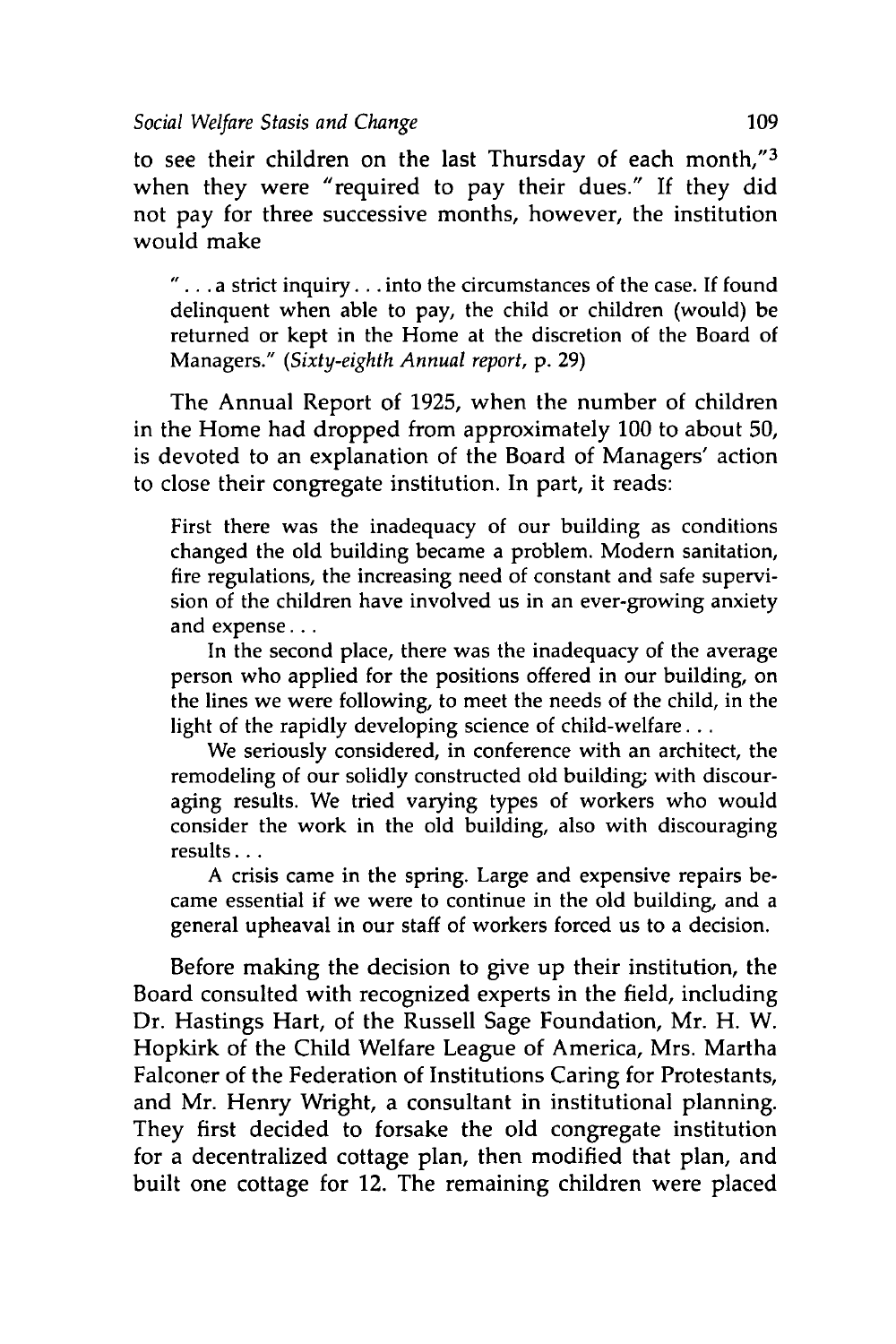in boarding homes or their own mothers were given private mother's pensions and other support.

Miss Mary Townsend Marsh shepherded this change. She had been a member of the Board since **1878** and had devoted much of her life to the Society. She was a progressive and committed leader. A memorial to her **51** years of Board membership recorded on October **1, 1930** notes that:

**...** When in **1922** our old methods were proved inadequate to meet the needs of the present time, she studied the system adopted **by** other homes and great as was her love for the past and its traditions, she carried out with courage and conviction a broad minded policy, which under her leadership and guidance, has brought our society (or work) to a position where it can meet the needs and problems of the present day.

The Board hired a "trained family case worker," Miss Annie **E.** McCord, a graduate of Wellsley College, class of **1901,** and the New York School of Philanthropy in **1907.** Her **job** was to place the children, some permanently and others temporarily, while the cottage was being built. She was also to "conduct all business connected with applications, interviews with parents and etc." (Board Minutes, Oct. **1930, 7).** Her own view of her role, however, was more extensive. To her Wellsley College Class in **1926** she wrote:

While my work was ostensibly to place the children, fundamentally it has meant an organization piece of work, i.e., changing an old type institutional society into a modern case working group...

The Board opened itself to further changes. It decided that its one fixed plan for the future concerned itself with policy development rather than physical housing. At the Annual Meeting, December 4, 1925, Laura Effingham Pritchard, Recording Secretary said:

(Our policy) **...** is to give individual care to the individual child and to keep him or her under our protection, greater or less as the case may demand, throughout the years of growing up and of beginning life as a wage-earner. To do this properly we must be prepared to take charge of the child and place him in the most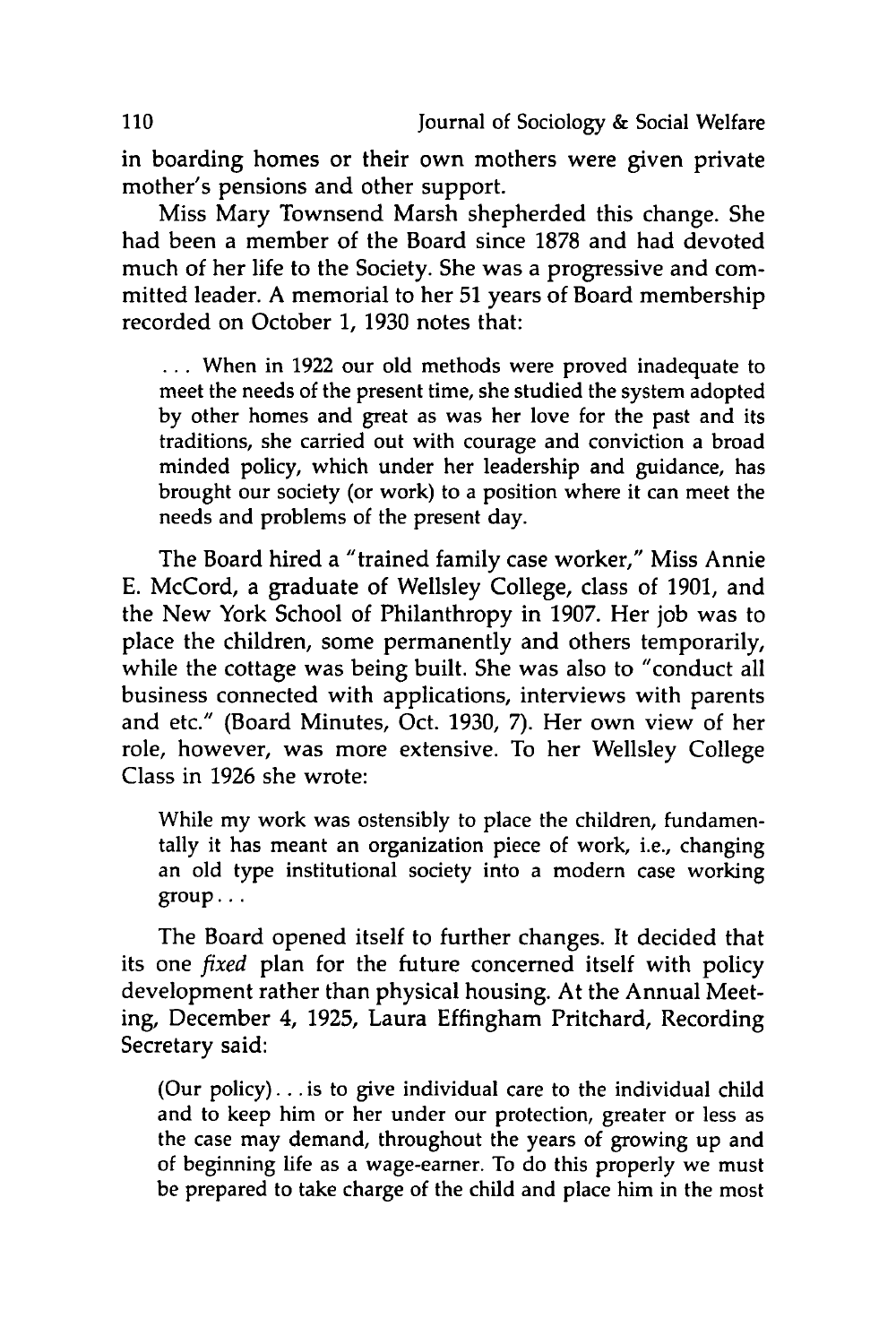suitable home, using our organization and funds to maintain him; perhaps keeping him under our own roof, perhaps putting him in another institution, or boarding him out with foster parents; or, again, **by** means of mothers' aid, making it possible for him to remain with his own family." *(Annual Report,* **1925, pp. 5-6)**

The Board also expressed its intent to dispense with outmoded practices while retaining what was good and useful:

The masonry may go, without regret, as we might toss out our grandmother's crinolines, but the traditions of the love and service that have built it up must be always, please God, preserved. *(Annual Report,* **1925, pp. 7-8)**

The agency made continuing progress during the 1920's. Under Annie McCord they conducted needs assessments in order to plan for the future, provided support services to parents, hired an agency psychiatrist to work with the **51** children in their care, and supported children and their mothers in their own homes.

Through Miss McCord the agency had a great deal of contact with professionals and professional social work organizations. Not only did she attend monthly meetings of the Federation of Agencies Caring for Protestants, she also annually attended the Eastern Regional conference of the Child Welfare League of America, and the conferences of Sophie Irene Loeb's Child Welfare Committee. She wrote reports that circulated beyond the Society, and became known for her exceptional work, attracting many visitors. Her reports were used as teaching material at the New York School for Social Work; and were distributed **by** the Child Welfare League at the Pennsylvania Institute on Child Welfare. (McCord, **1926)**

During the period of change, the Board was secure enough in their funding to forgo restricted gifts that might require them to implement policies of which they disapproved. The philanthropist, Edwin Gould, withdrew a tentative offer to build the Society a cottage because the Board insisted that the cottage should accommodate only 12 rather than **25** children, as Gould advocated. Gould openly disagreed with the Society's new program of foster care and private mother's pensions. In a letter to the Board, he wrote, **"A** good many changes have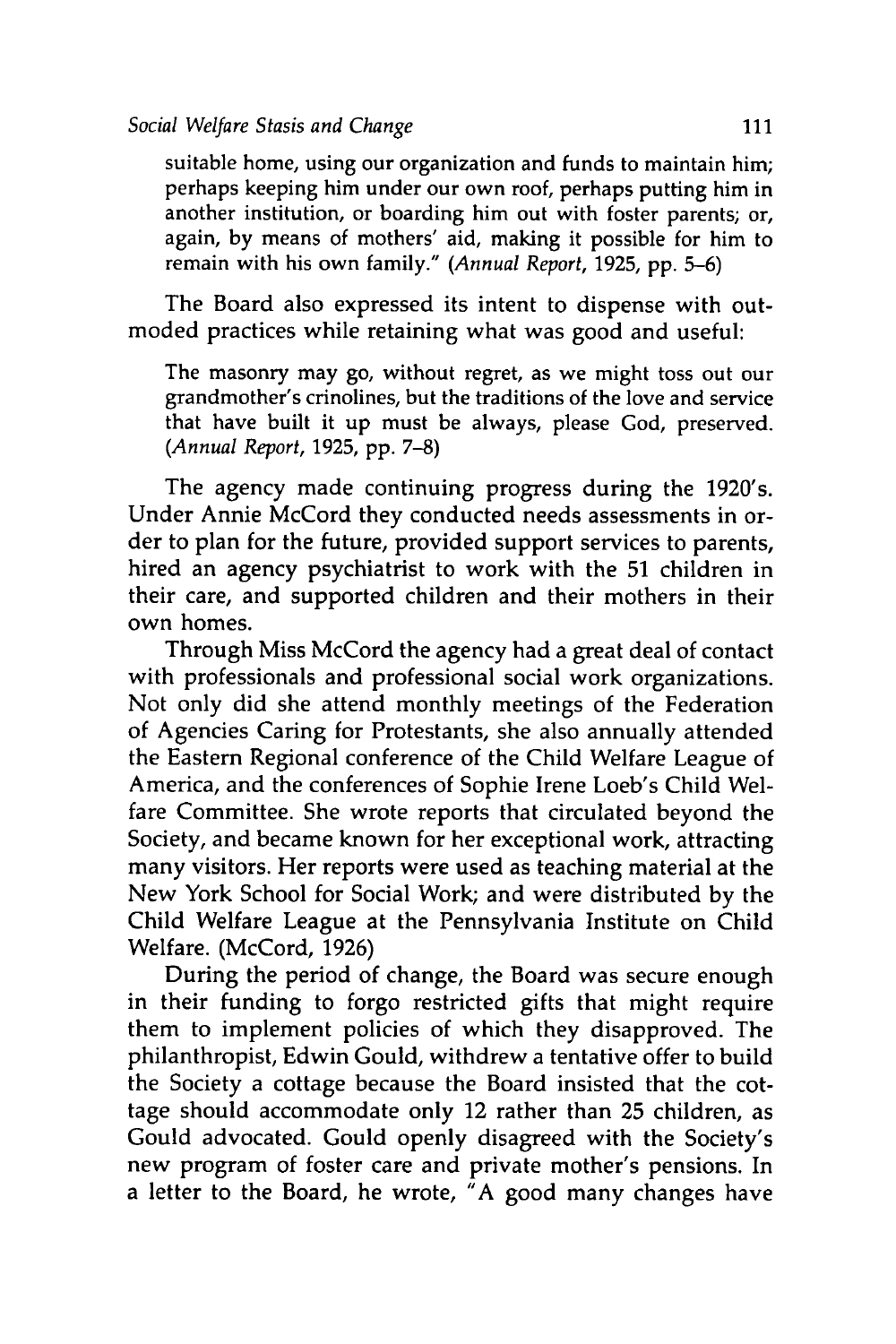taken place and are taking place in the conduct of the Home which I disapprove." In another, letter he wrote, "I am curious to know the result of your placing children out in homes. My idea is that they are not under as good supervision as they would be in an institutional home for children. **. ."** (Letters to Mrs. Gostenhofer, 1925-1930). The Board responded that "The policy of the Home has always been directed by the Board of Managers.. ." Gould continued to provide some minor support, in the form of magazine subscriptions, furnishings for the Cottage and books for the Cottage library.

In summary, the Board of Managers of the Society for the Relief of Destitute Children of Seamen was dissatisfied with institutionalization of children and utilized plant and staff difficulties as an opportunity for change. They were able to implement new practices because they were exposed to new concepts through consultation with experts and attendance at professional conferences. They gave up a large physical plant because it was outmoded and would be difficult to renovate and to staff. The values of their progressive leadership were consistent with the new forms of care. They hired professionals. In short, they were ready and willing to change, and when they were presented with the opportunity, they acted.

#### Case 2: The Orphan Asylum Society of Brooklyn

The Orphan Asylum Society of Brooklyn (OAS) was founded in response to a cholera epidemic during which a large number of children were orphaned. According to its Annual Report of 1845,

These destitute and needy children in their forlorn state excited the sympathy of some good people, who, after consultation proceeded to act in the matter by organizing on the 17th of May, 1833, "The Orphan Asylum Society of the City of Brooklyn...

Forty prominent women, five of them officers, were elected to the Board of Managers, and seven men to the Board of Advisors, $4$  and, "in this new home the little children were given a haven." (OAS, 1933, 9) Support for the institution came in part from the Protestant churches of Brooklyn, each of which could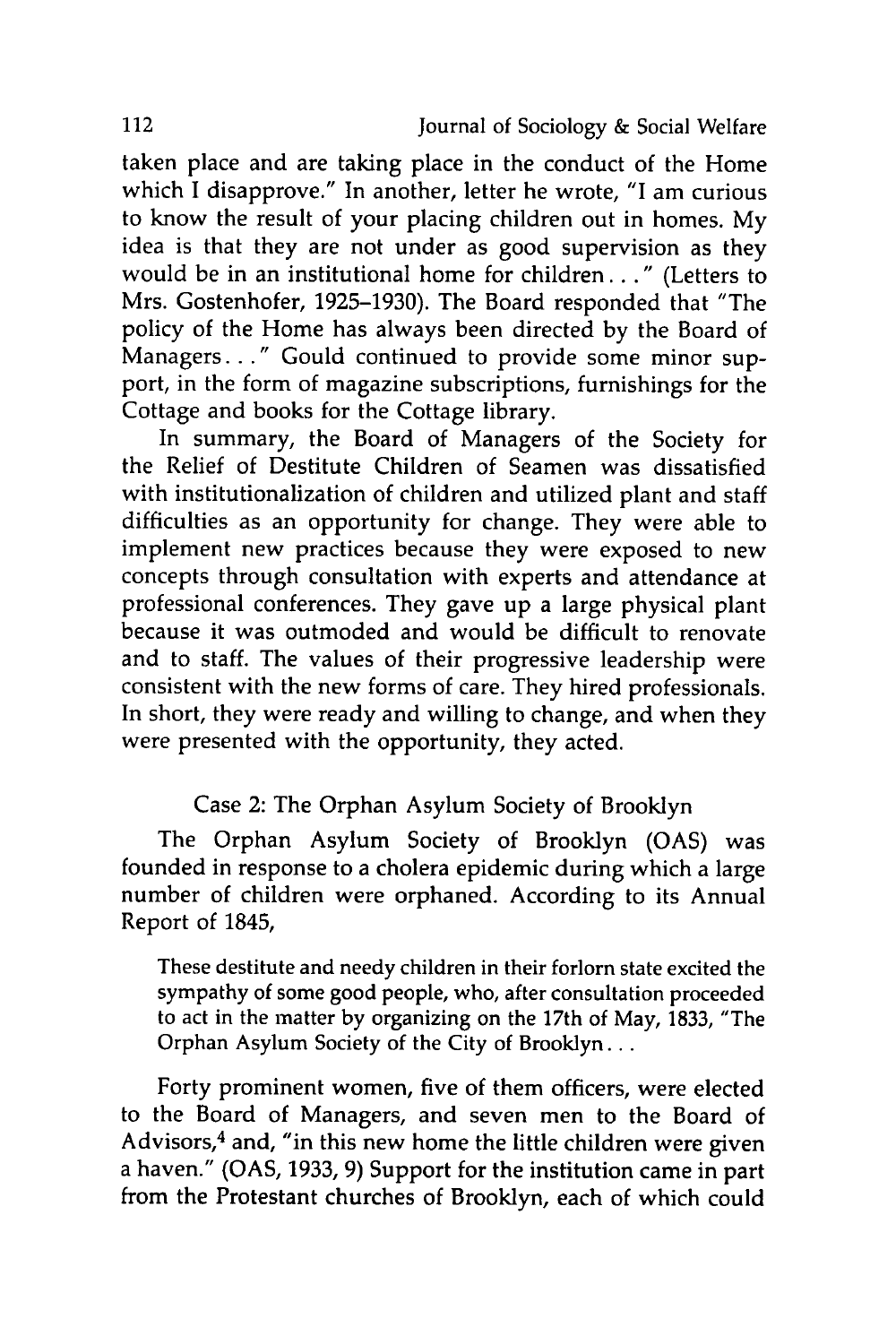name a representative to serve on the large board of directors. In 1872, the OAS built and occupied a large orphanage, the Beecher Home, which, by 1900 housed **325** "orphans." According to the Annual Report of 1900, in the twelve previous months 103 children were admitted and 128 discharged, ". **.** .some taken by the parent because of age limit, or possible the better condition of the parent to make a home for its own. Others adopted, or indentured. **.. "**

Early reports showed interest in the children's futures: three boys, "showing themselves worthy", were being prepared for college. The Board maintained contact with children who were adopted or indentured when possible. In 1900, for example, 24 letters to families who had taken the children at about age 12 brought 21 satisfactory, and 3 unsatisfactory replies. From four families who had adopted the children the Board received

... letters so full of love and devotion... that our hearts swell with deepest gratitude to the good Father who has so richly supplied the mother love to these motherless ones."

By 1905, the Annual Report referred to the changes in the institution, and the Directors' philosophy of asylum care:

**... the** age demands that the child receive the best education possible, mentally, physically, spiritually. The student of philanthropic work today has only to glance at the nature and methods... To this child charity extends the gift of High School and College, if he had the quality of mind to receive such training....

The 1912 Annual Report described a former child in the home who had "entered a mercantile house and step by step with dauntless courage mounted the ladder which leads to success" and who, that year, went down with the Titanic. That the institution had and might again "entertain angels unawares" was recalled, as the managers saw their responsibility as part of their Christian mission.

By the 1920's, "Beecher Home" tried to provide a "homelike" life for their children. Board minutes for the period revealed that parental visiting days were increased from once per month to twice; (January 1925) but children could go out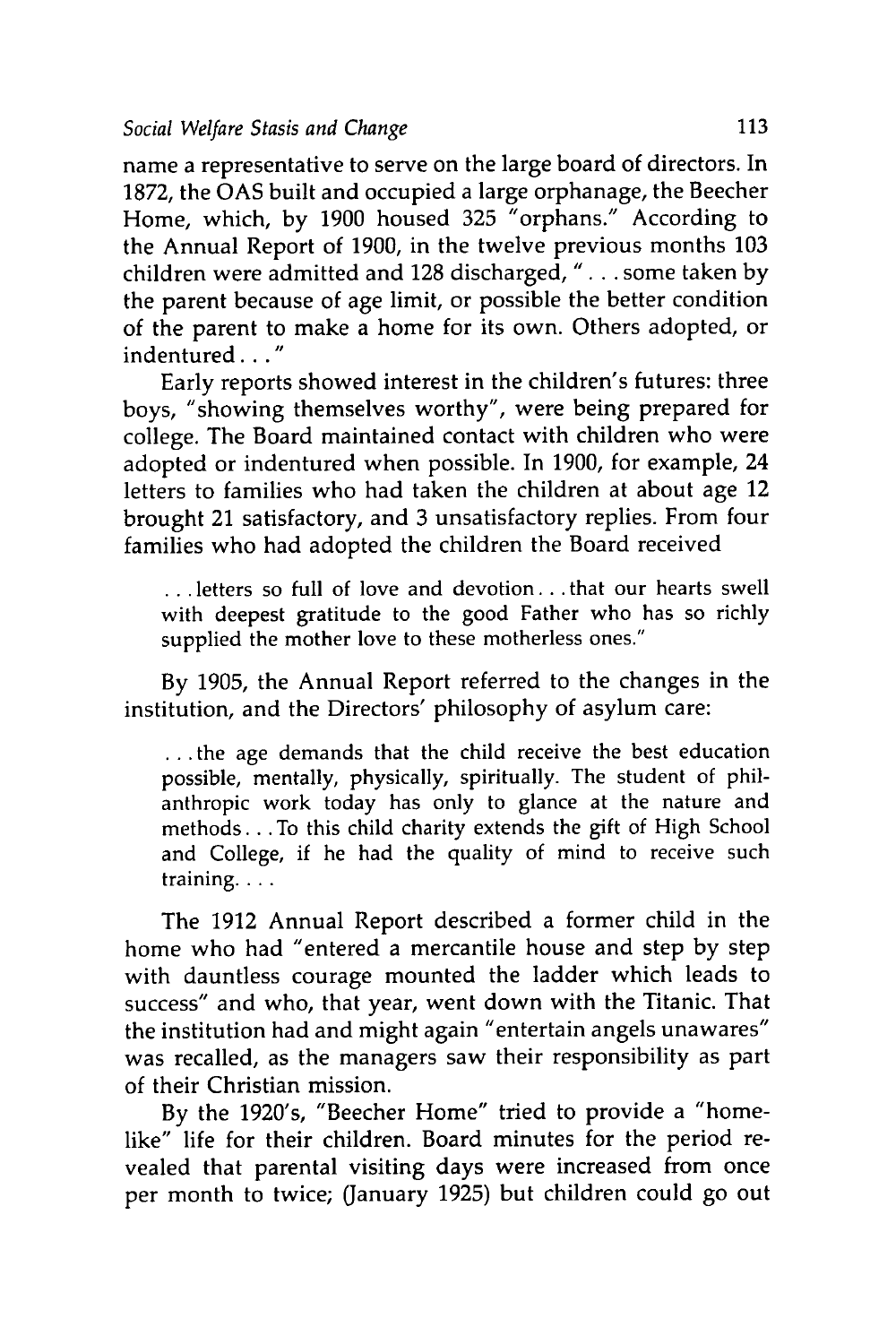with their parents only with the approval of the superintendent. (May **1926).** The children also went to summer camp. One child who had been sent West wrote back that she was dissatisfied, and was recalled. (June **1921)** Further, teachers from the Public Schools that the children attended were entertained at the "Home" and they agreed that the "environment of the children... is much better than in many homes." (March **1927)** In **1921, 1923** and 1924, the question of corporal punishment was discussed at Board meetings. Two staff members who used this method of discipline were dismissed.

Approximately half of the children in the Home were New York City public charges. However, in **1926,** because of the deteriorating condition of the physical plant, the number of publically supported children was considerably reduced. The board minutes of June 2, **1926** state that the **OAS** had not received any committed children for nine months and, in addition, that the city had threatened to close the Home because it was in such poor condition. The situation was rectified with extensive repairs to the physical plant. The minutes of October **6, 1926,** reported that:

**A** great deal has been done during the summer to the building and over **\$50,000** spent and the rest of the building is now being put into condition that will pass inspection and we hope children will be sent us again.

Politics entered into the situation. The January **5, 1927** Board minutes stated that:

An inspector from the Department of Public Welfare was here just before Christmas and found that we had accomplished wonders. Mrs. Page asked her why we had received so few committed children and she said we should be more friendly with the Courts and the Department of Public Welfare. To have a good rating we will have to do more for the Federation, and interest Mr. Coler<sup>5</sup> in this Home. **A** motion was **made..,** that Mrs. Houghton be appointed to do this **work...** At present we only have 44 committed children.

On February 16th the Managers have asked the Federation to be their guests at luncheon at the **Home...** and we are to ask Mrs. Page to tell about our work. Mrs. Houghton made a motion seconded **by** Mrs. Church that we invite Mr. Coler here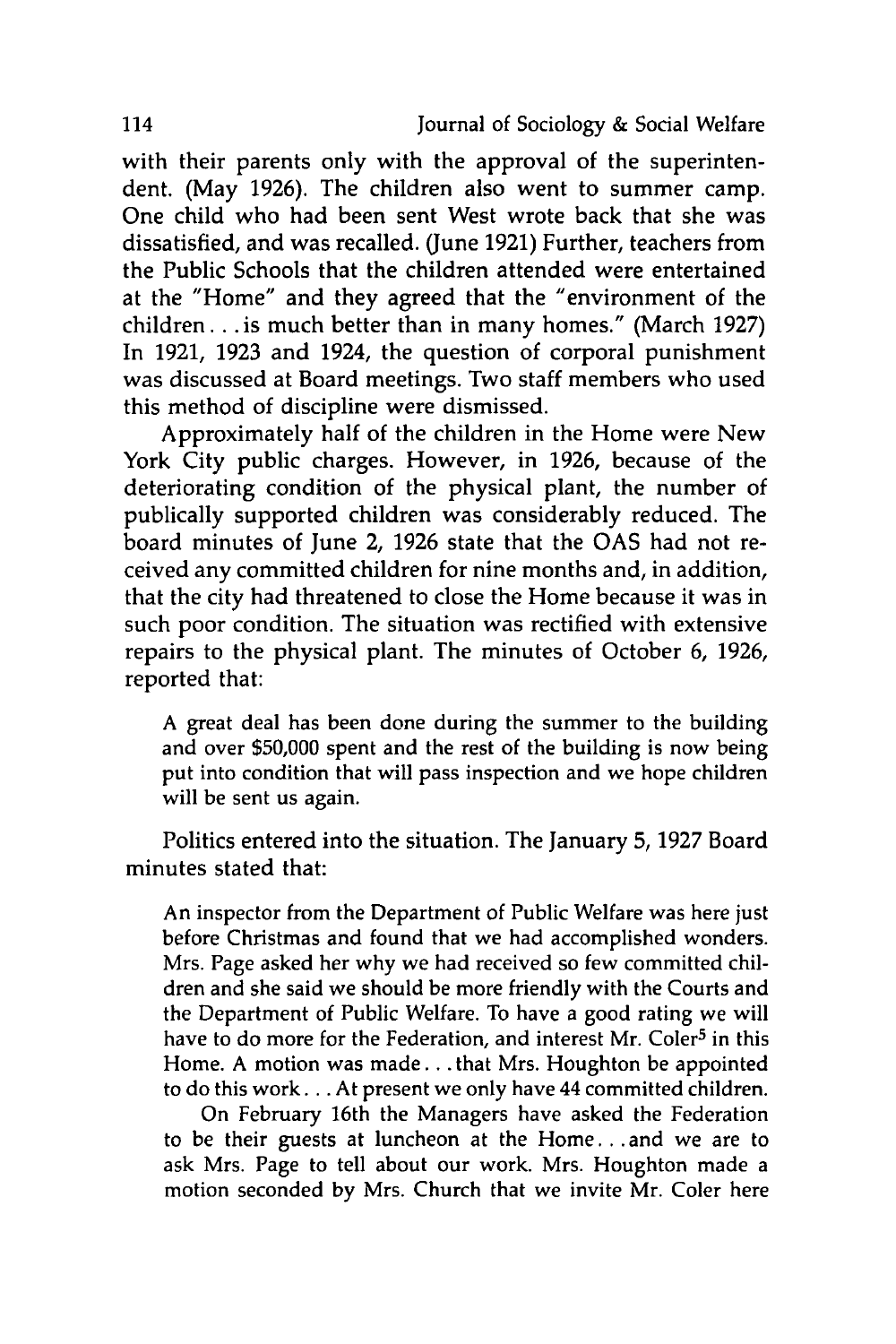for luncheon also and ask him to make an address. **If** he could not be present ask if he would send someone from his organization.

At the beginning of March, the Federation of Agencies Caring for Protestants asked if the **OAS** Board would consider taking some publically supported children from another institution that was closing. The children were welcomed. (March **1927)**

The OAS's only relationship with an outside professional social work organization during this period was with the Federation, which negotiated with the City on behalf of institutions for increased board rates. As a result of Federation activity, the **OAS** received several increases. **By 1925,** the Board, seeing the benefits of membership, joined the Federation. The institution was also finally persuaded to use the Federation's professional social worker for family investigations, an arrangement which they had previously eschewed. (When the arrangement had been suggested earlier, "it was decided that no stranger could possibly take the personal interest taken **by** Mrs. Farnham." <sup>6</sup> Fourteen months later, their opinion had changed.)

In summary, the **OAS** Board approved of institutional care and believed that their children had greater advantages than they would have had with their own parents. They needed public funds to operate their large, outmoded physical plant. Since they had invested a great deal in their building, and since it was still usable, they were not ready to demolish it. Their constituency consisted of churches, (naturally conservative) which contributed to the "Home's" maintenance, and whose members liked to see a concrete manifestation of their largess. They preferred familiar staff to professionals, and in the 1920's, continued to hire non-professionals. Their only contacts with social work and child welfare professionals were through the Federation of Institutions Caring for Protestants; and they were also influenced **by** Edwin Gould, the philanthropist. Both accepted institutions as appropriate placements for normal children.

> **Why** the "Seamen's Children" Changed While the "Orphan Asylum Society" Continued as Before

Both of these agencies operated in similar environments of laws, political sentiments, possibilities for funding and in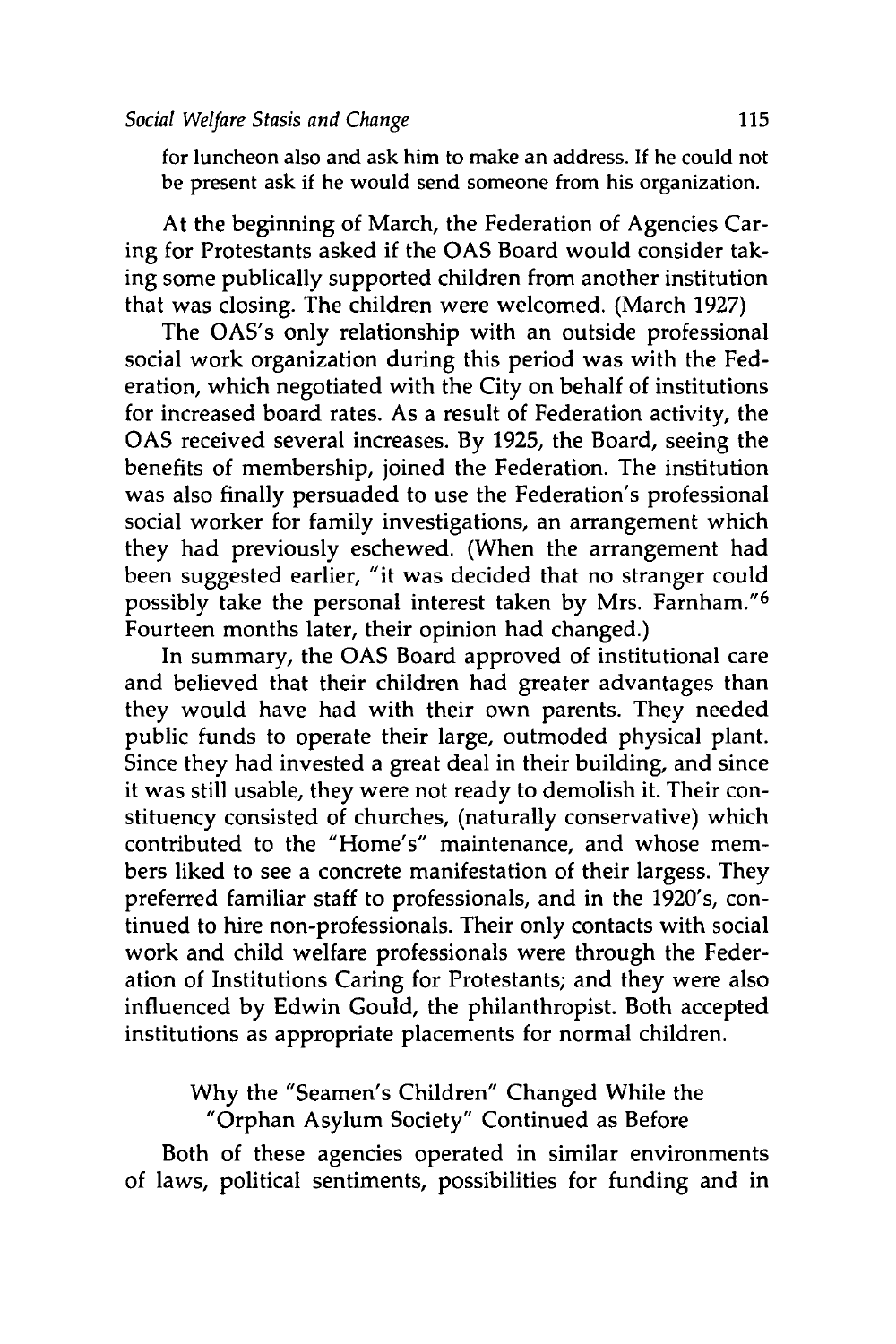a policy environment that supported both institutionalization and family care. However, each agencies' responses to the environment were very different. Four attributes may account for those differences. These are: (1) the organizations' networks; (2) the amount of "sunk costs" associated with the possibility of change; (3) the ideologies and interests of organization leadership; and (4) their "boundary spanning" activities. These are discussed below.

First, according to Hasenfeld, (p. 221) In order to insure its legitimation and flow of enough resources to maintain itself and its work, a human service organization establishes a niche, or place for itself in its environment. To guarantee its continuation, it is important for organizations to have "stable, steady and predictable" relations with those who provide the bulk of its resources. If change is likely to upset these relationships and, therefore, agency legitimation and continued source of funding, then organizations are reluctant to change.

The situation of the Society for the Children of Destitute Seamen and the **OAS** differed significantly. While the OAS was reliant on other organizations for legitimation and money, the Society for the Children of Destitute Seamen was more independent, having numerous and varied sources of funds. The **OAS** was begun by, and had a continuing relationship with the Brooklyn Protestant Churches, which continued to provide legitimation, funding and board members. Also, approximately half of the "child inmates" of the asylum at any time were public charges, and the agency, therefore, received a sizable amount of government funding from the New York City Department of Public Charities. Both the churches and the City supported the continuation of the institution. For the churches and their members, the OAS "Home" provided tangible evidence of their "largess". If the society utilized mechanisms such as boarding homes or payments to parents, keeping families together, the children and the benefactors' largess would be invisible. Also, since government was not funding boarding home care or private mother's pensions, change to those modes of care would certainly have meant a reduction in available funds. In contrast, the Society for the Destitute Children of Seamen accepted no public charges and received no public funding, but instead relied on such sources as nominal parent fees, small contributions,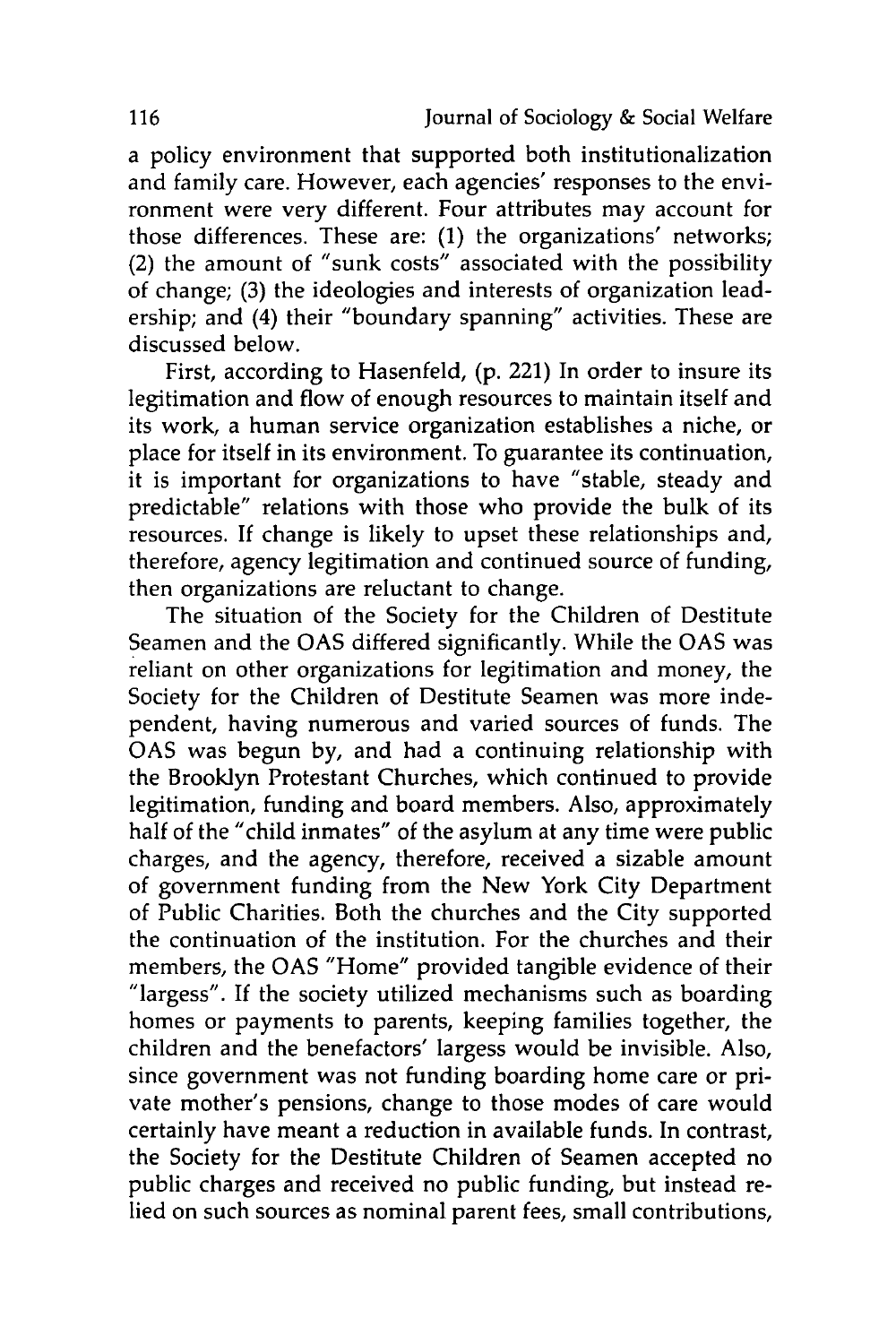memberships, income from investment, and contributions from passengers of pleasure liners. Income from these latter contributors accounted for one-fourth of the Society's budget in some years, and came without "strings." Steamship passengers had no long-lasting interest in the organization. The network in which the Society for the Destitute Children of Seamen operated, therefore, consisted of fewer controlling elements that might inhibit change.

The second attribute is the difference in the amount of "sunk costs" that each agency would have to assume in order to effect a change. "Sunk costs" are investments of resources that cannot be recovered or converted to other purposes when an organization changes its program. (Hasenfeld, p. 223). These may include not only concrete capital investments, like buildings, but staff and other non-tangible investments. In his book, *Decarceration,* Scull reproduces an 1870 reference to the difficulty in closing institutions for the insane:

The amount of capital sunk in the costly palaces of the insane is becoming a growing impediment. So much money sunk creates a conservatism in their builders.. which resists a change (Hasenfeld, p. 223, quoting Scull, p. 125)

It seems easier to consider change when facilities have so deteriorated that they are worth little, or cannot be used, or must be torn down. Hasenfeld, Scull, and Segal and Aviram, all note that the closing of mental hospitals began with those facilities that were outmoded and had deteriorated to a point that renovation was either impossible or would incur tremendous cost. Outmoded facilities that were difficult to repair represented lower sunk costs than those in good repair. Hasenfeld concludes that:

**...** the greater the amount of sunk costs associated with programs and services, the greater the incentive to maintain stability. In contrast, when resources can be readily shifted from one purpose to another, the greater an organization's openness to innovation and change (p. 223).

Similarly, when the Society for the Children of Destitute Seamen decided to change their modes of service, their institution, according to the experts consulted at the time, could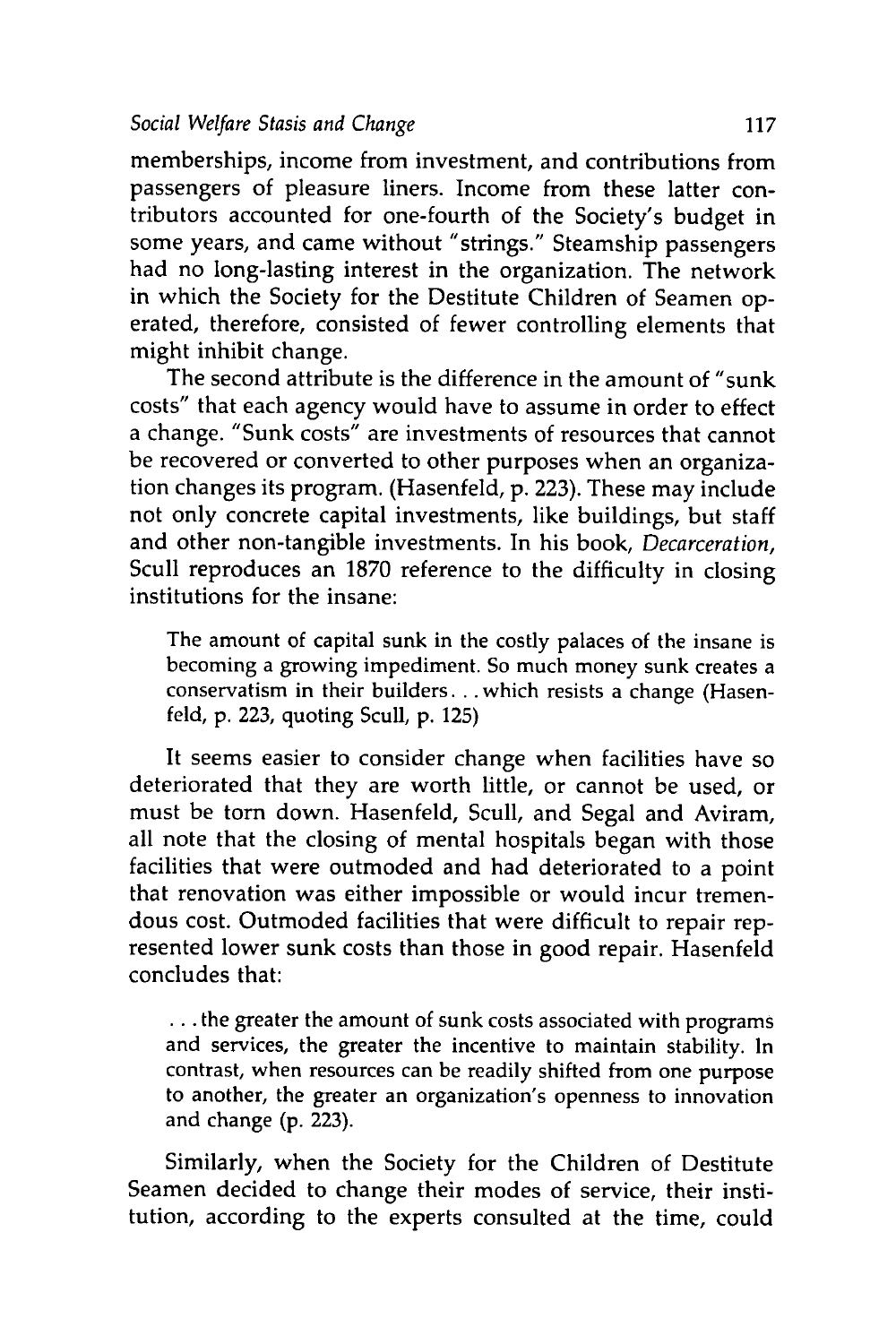not be revitalized to meet the need. Similarly, the Society had been having staff problems, as they had had a quick turnover in the position of superintendent, and other staff members had to be discharged for inappropriate behavior. As a result, they despaired of finding adequate caretakers for the institution. Because the organization was not so financially dependent on other organizations, it could quickly divert its resources from an old method of care to a new, innovative format.

**By** contrast, although the **OAS** had to make significant renovations to their large institution to meet government standards, they were assured that if they renovated, they would receive enough public money to cover these expenses. Also, the Board of Managers believed that their Superintendent and other staff were more than adequate to their tasks. Thus, to tear down an institution that had once housed more than **300** children and was still renovatable, and to hire or retrain a staff to do a new type of work would mean that the Society would incur large sunk costs. The possibility of doing so was never considered.

The third explanation of effect has to do with the organizational leadership's ideologies and interests. Ideology has long been recognized as pivotal in shaping the types of services an agency provides and the way that they are delivered. (Hasenfeld, **p.** 224) Mohr stated that the capacity that an agency has to innovate depends in part on its leadership's motivation to do so. Whether or not there is motivation is dependent on the values of the officers and management. **(pp. 111-126;** as referenced **by** Hasenfeld, **p. 231)**

Their general satisfaction with the institutionalization of destitute children essentially created no motivation to change, or to overcome obstacles to change on the part of the Board of the **OAS. By** contrast, the importance of the family environment to a child's development was a long-standing interest of the Board of the Society for the Destitute Children of Seamen, which originally created an institution because they thought the provision of home care was impossible. In addition, their view that the children of Seamen were an especially worthy group encouraged the provision of the best possible care for the children. Their openness to the pronouncements of the experts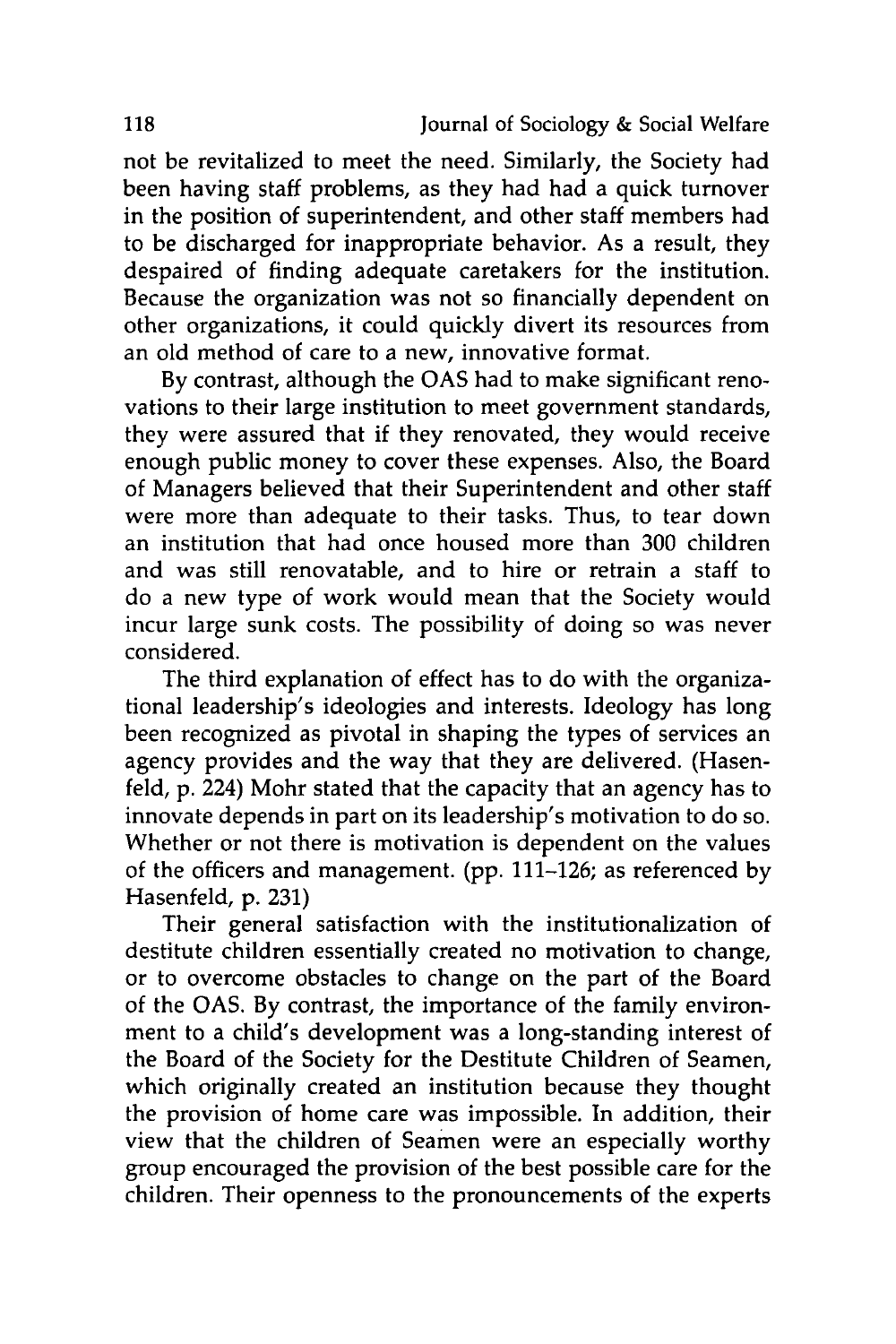regarding the significance of home life only confirmed their prior belief that family care was to be preferred.

Finally, according to Daft and Becker, leaders who are concerned with quality services and maintaining high standards of performance are also concerned with "importing new ideas and more innovative programs. (Hasenfeld, p. 232). Corwin (1972) maintains that the ability of an organization to overcome obstacles to change depends on "the effectiveness of its interorganizational relations, specifically its "boundary spanning" activities. These activities, which involve contact with other organizations mean that the agency is privy to, and can process information about prior innovation, methods for change, and how to negotiate and overcome potential problems and barriers. The language of systems theory also applies here. An agency with penetrable boundaries is known to be apt to change because it is exposed to, and is capable of, assimilating new knowledge, new ideas, and new methods of overcoming obstacles to its goals. An agency with less permeable boundaries is less likely to be exposed to new ideas and methods, and is therefore less likely to want or to attempt change.

When it became apparent to the Board of The Society for the Children of Destitute Seamen that they could not continue as they had in the past, Miss Marsh arranged for consultation with recognized experts in the field. In part, the Society's decisions were made on the basis of these collective consultations. Further, when it was time to hire a person who would operationalize their new policies, they hired a professional.

Annie McCord functioned as a continuing change agent for the organization, according to Hasenfeld, (p. 232) increasing its "motivation to innovate by bringing in information about new opportunities, and ideas," and helping to overcome obstacles by "facilitating relations with the environment."

> The Implication of Findings for the Current Child Welfare System

Given the limitation that the above patterns were derived from only two case studies in a mixed policy environment, further tests utilizing a greater number of agencies in differing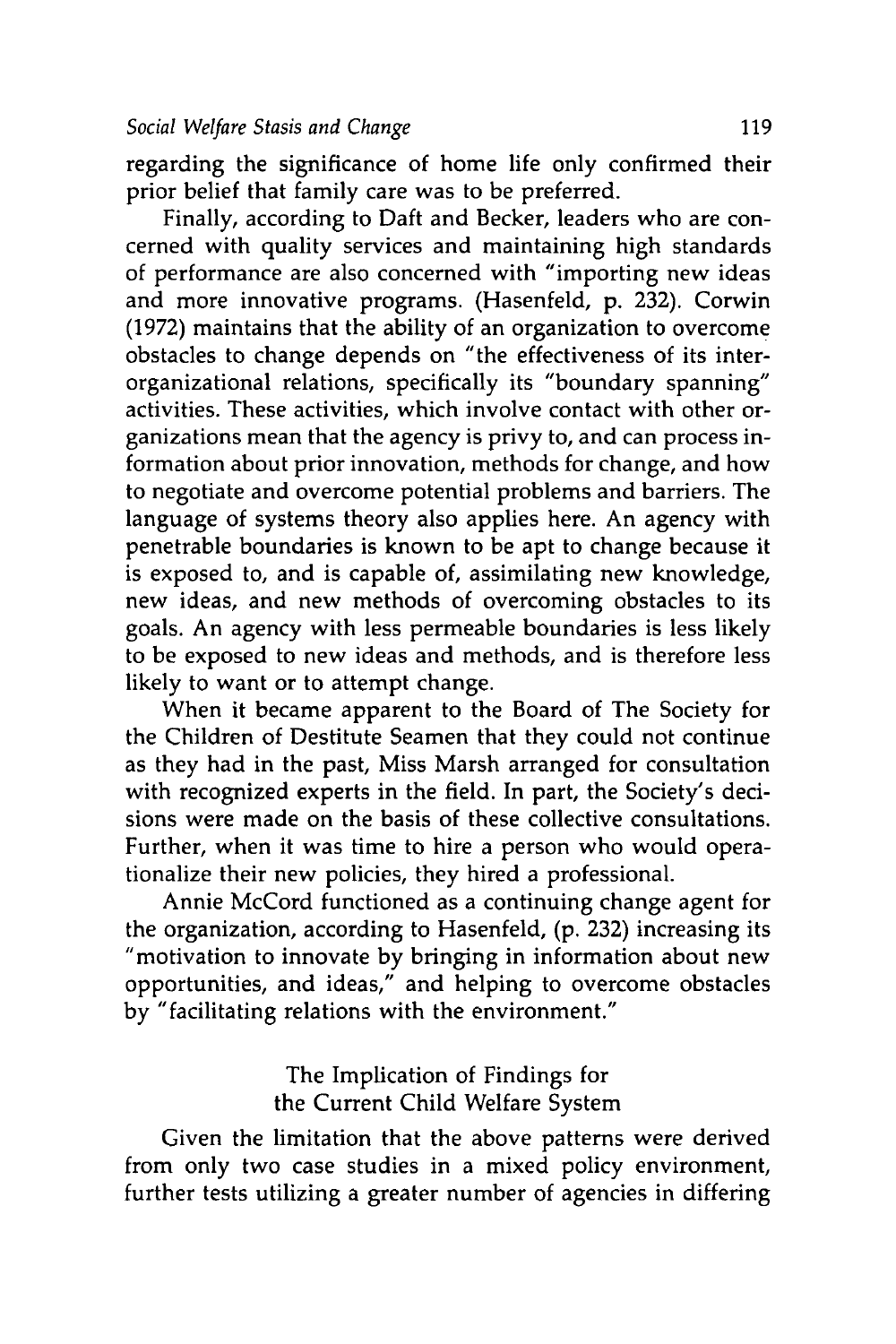policy circumstances would be in order. **If** these tests confirm the original theories, then policy makers should consider the following steps that would maximize social agency responsiveness to changing needs.:

**(1)** In accordance with stated goals, government bodies can discontinue or reduce funding for programs that prove to be of limited use, and offer financial incentives for programs that prove functional. In addition, funding should be tied to the ability to modify practices on a timely basis and should cover "sunk costs". These costs include but should not be limited to staff retraining, start-up costs for new programs, and compensation for nonrecoupable investments.

(2) An effort should be made to include in board, administrative and program leadership, persons who are associated with progressive policy development and practice, or who have been successfully associated with organizational innovation and change. The Sophie Irene Loebs, Mary Townsend Marshs and the Annie **E.** McCords of today should be encouraged, because it appears that their perspective and commitment will make a difference.

**(3)** Persons involved at all levels; government policy-makers, agency board members, administrators and staff persons should be encouraged or required to take part in such boundaryspanning activities as attendance at conferences and informational meetings, visits to exemplary agencies and the reading of relevant professional journals.

(4) Constituencies should be kept informed about changing demographics and current needs. **If,** then, change is required, they will understand and be more likely to support than impede it.

Current child welfare problems are now enormous, and societal disorganization and economic downturns are leading to changing needs. **A** greater number of new and specialized services will have to be created to respond to the requirements of new client constituencies. **If** Social welfare agencies can adapt quickly, current needs will be more likely to be met.

#### References

Chapin, Henry Dwight **(1926,** January **15).** Family vs. institution. *The Survey. LV,* **485-488.**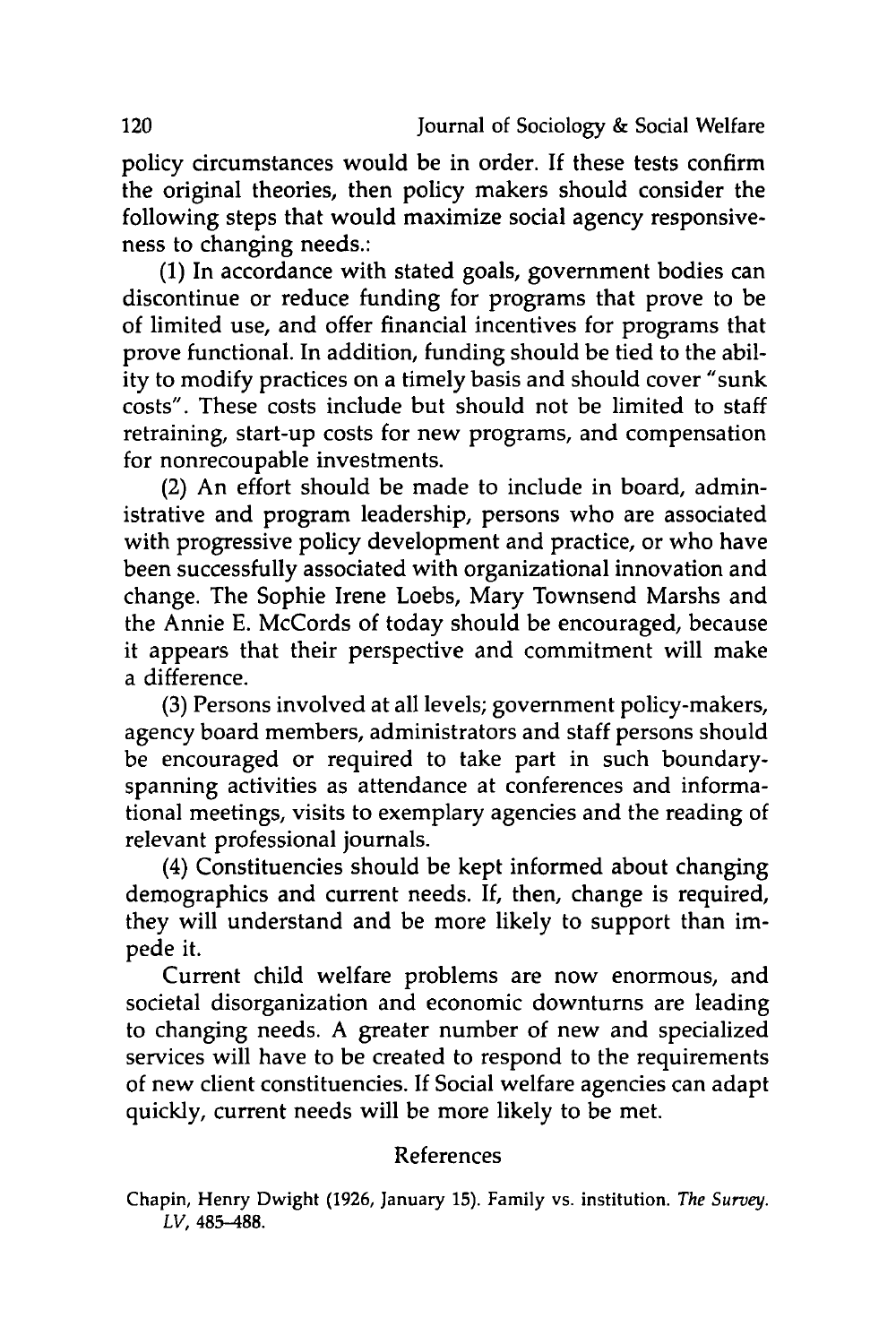- Chapin, Henry Dwight **(1929,** July). Homes or institutions? *Review of Reviews.* Reprinted **by** the Child Welfare Committee of America, Inc. New York.
- Child Welfare Committee of America, Inc. **(1928).** *Resolutions Unanimously Adopted by the Child Welfare Conference New York, February 20th to 22nd, 1928,* Publication No. **59.** New York: Child Welfare Committee of America, Inc.
- Child Welfare League of America **(1923).** Minutes of the Meeting of the Executive Committee of the Board of the October **11** and 12. Unpublished microfilm. Available from Social Welfare History Archives, University of Minnesota.
- Corwin, R. **(1972).** Strategies for organizational innovation: an empirical comparison." *American Sociological Review. 37,* 441-54.
- Daft, R., and Becker, **S. (1978).** *Innovation in organizations.* New York: Elsevier.
- Gould, Edwin. **(1925-1930).** Letters to Mrs. Gostenhofer, Corresponding Secretary, Society for the Relief of Destitute Children of Seamen. Unpublished letters.
- Hart, Dr. Hastings H. **(1919).** Care of dependent children: The conclusions of the White House Conference, ten years after. **U.S.** Department of Labor, Children's Bureau, *Standards of Child Welfare, A Report of the Children's Bureau Conferences, May and June, 1919.* (Bureau Publication No. **60).** Washington **D.C.:** Government Printing Office.
- Hasenfeld, Yeheskel. **(1983).** *Human Service Organizations.* Englewood Cliffs, New Jersey: Prentice-Hall, Inc.
- Homes better than orphan asylums. **(1921,** December **17).** *Public Opinion in Literary Digest,* New York.
- Loeb, Sophie Irene. **(1925,** June **6).** Orphan asylums seen as passing. *New York Evening World.* Reprinted **by** the Child Welfare Committee of America, Inc.: New York. Publication No. 24.
- McCord, Annie **E. (1926,** June **30).** Executive secretary's report to the Board of Managers, Society for the Relief of Destitute Children of Seamen. Unpublished report.
- Mohr, P. **(1969).** Determinants of innovation in organizations," *American Political Science Review. 63.* **111-126.**
- Orphan Asylum of the City of Brooklyn. (1845). *Constitution and by-laws of the Orphan Asylum Society of the City of Brooklyn. Together with the annual report for the past year, the treasurer's account current, and a list of officers, subscribers, etc.* Available from Social Welfare History Archives, University of Minnesota.
- Orphan Asylum Society of the City of Brooklyn. **(1933).** *100th anniversary condensed history, 1833 to 1933.* Available from Social Welfare History Archives, University of Minnesota.
- Orphan Asylum of the City of Brooklyn. *The sixty-seventh annual report of the Orphan Asylum Society of the City of Brooklyn.* **(1900).** Available from Social Welfare History Archives, University of Minnesota.
- Orphan Asylum of the City of Brooklyn. *The seventy-second annual report of the Orphan Asylum Society of the City of Brooklyn.* **(1905).** Available from Social Welfare History Archives, University of Minnesota.